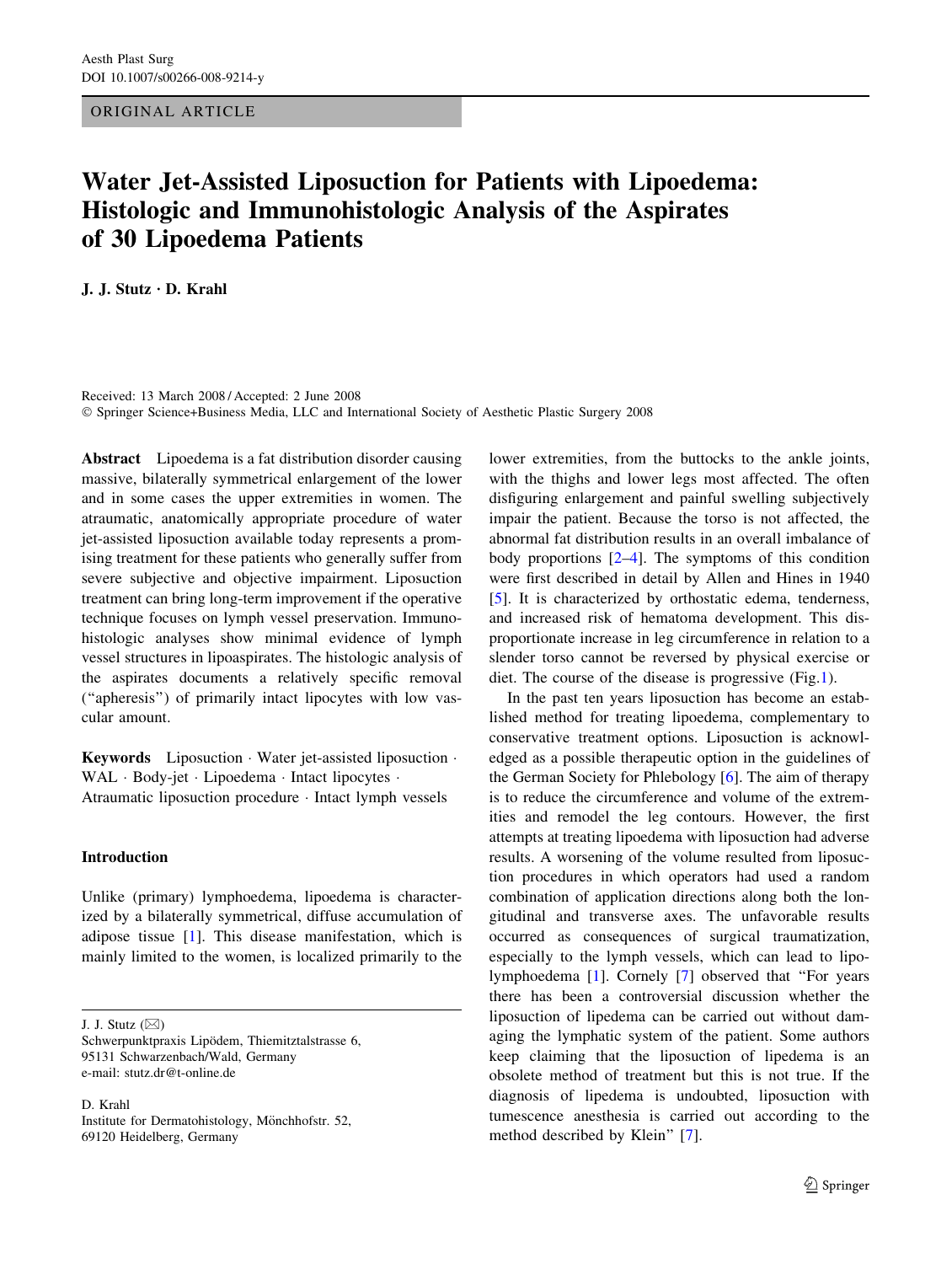<span id="page-1-0"></span>

#### Fig. 1 Lipoedema

Liposuction was reconsidered as a possible treatment for lipoedema after long-term successful results had been observed with anatomically appropriate liposuction methods in which the application was limited exclusively to the longitudinal axis of the extremity. A maximally atraumatic liposuction method was greatly supported by the development of tumescent local anesthesia and the use of thin cannulas [\[3](#page-8-0), [8–10\]](#page-8-0). Liposuction has since established itself as a therapeutic option among the treatment possibilities for lipoedema [\[11](#page-8-0), [12\]](#page-9-0). It has also been confirmed that damage to the local lymphatic vascular system must be avoided to the greatest possible extent to ensure long-term improvement of the postoperative results. Orienting analyses performed on avital tissue [[13,](#page-9-0) [14\]](#page-9-0) and the first intravital analyses [[15\]](#page-9-0) support a histomorphologic lack of damage to the lymphatic vascular system.

Today water jet-assisted liposuction (WAL) is a treatment method that avoids the disadvantages of the tumescence method, such as volume stress and osmotic effects, without increased traumatic effect.

## Aim of the Study

The aim of this study was to conduct a histologic and immunohistologic evaluation of water jet-assisted liposuction (WAL) on a larger group of patients in order to evaluate its effect on lymph vessels, blood vessels, and lipocytes. For a series of 30 patients who underwent consecutive WALs on the inner knees, the entire aspirate for both legs underwent histologic and immunohistologic analyses to evaluate the structural integrity of the lymph vessels. This treatment site was chosen because the ventromedial lymphatic bundle, out of anatomic necessity, is denser in the knee region [[16\]](#page-9-0). The lymphatic collectors run from the back of the foot to the inguinal lymph nodes and the ventromedial bundle extends dorsally behind the medial condyle of the femur. From an anatomical point of view, this area is associated with the highest risk to lymph vessels in liposuction.

Another aim of the study was to verify that WAL can be performed under local anesthesia with tumescent solution and that the normally required firm elastic consistency and high tissue pressure of the treated areas is no longer necessary, and also that the previously required preinfiltration period is obsolete.

## Anatomical-Pathologic Considerations

The epifascial lymphatic system of the lower extremities extends as the ventromedial lymphatic bundle, with more than six main lymphatic collectors, from above the malleolus medialis to the inner knee on the medial condyle parallel to the longitudinal axis of the extremity. In the knee area the bundle of lymph collectors lies dorsomedially to the medial femur condyle [\[17](#page-9-0)]. Because of the dense bundling of the lymphatic collectors at the medial knee, a region especially exposed in liposuction, there is an increased risk of mechanical injury during treatment. This factor is associated with the risk of operative worsening from lipoedema to lipo-lymphoedema.

On the dorsa of the feet the lymphatic collectors lie above the venous system superficially and are in contact with the dermis-subcutis border here. In all other areas of the leg—including the knee region—the lymphatic collectors run below the venous system at various subcutaneous depths depending on the thickness of the subcutaneous fat. Some collectors have a close spatial relationship to perforating veins. In the thigh region the lymphatic collectors form three levels. In the area of the subinguinal confluence of superficial inguinal veins (Crosse), the superficial inguinal lymph nodes, which are responsible for the drainage of the lower extremities and outer genital region, are closely associated with the outlet of the saphenous vein and may be at risk here in varicose vein surgeries [[18\]](#page-9-0).

Lymphoscintigraphic studies of lipoedema patients have shown lymphatic insufficiency without morphologic changes in the lymph vessels as they are found in cases of lymphoedema. Lymphoscintigraphy is therefore a useful method for the clarification of differential diagnoses [\[19](#page-9-0), [20](#page-9-0)].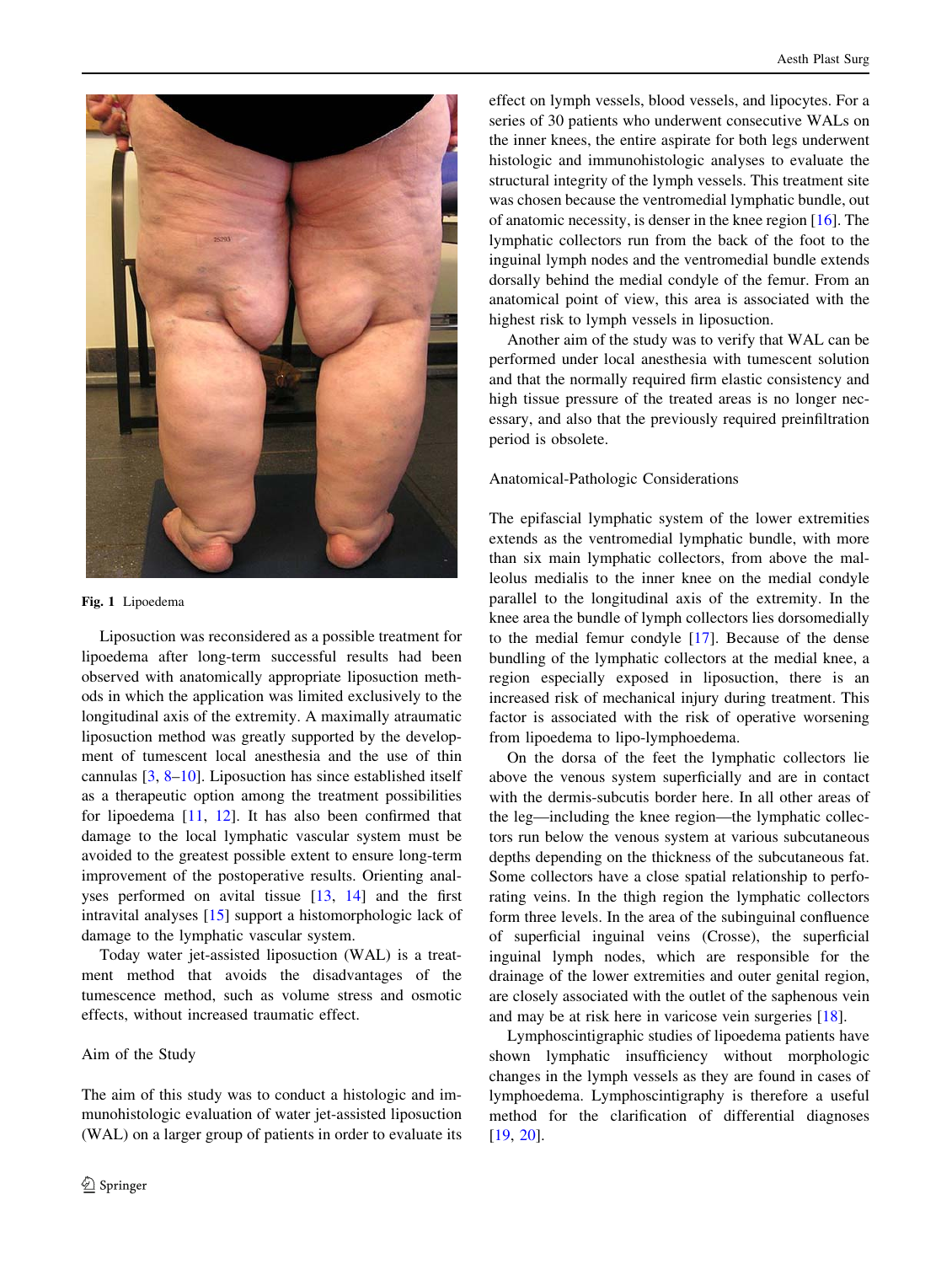The function of the lymph vessels can be understood histomorphologically, or ultrastructurally, in consideration of their mural content of smooth musculature. While lymph vessels with a muscle layer stimulate the flow of lymph using contractile activity, sections of vessels with fragmentary or inadequate mural muscle elements support resorptive activity of the intercellular fluid [[21\]](#page-9-0).

Multiple microlymphatic aneurysms of lymph capillaries, especially on the distal extremity, have been described as an anatomical-pathologic characteristic in patients with lipoedema [\[22](#page-9-0)].

Typical histologic findings of tissue sections from lipoedema patients show an increase of interstitial fluid with edema of the dermis and septa, an accumulation of mast cells, and a degeneration of adipocytes [\[23](#page-9-0)]. A patient who has suffered from lipoedema for years can spontaneously develop functional lymphoedema. This development can be forestalled through early diagnosis and therapy [[1\]](#page-8-0).

## Diagnosis

The diagnosis of lipoedema is based on clinical findings; in addition, a high-resolution duplex ultrasound [[24\]](#page-9-0) is performed. If the clinician has reason to suspect that the patient's lymphatic system has already been affected, an indirect lymphangiography and a lymphoscintigraphy [[25\]](#page-9-0) are conducted.

## Materials and Methods

Thirty female patients between 21 and 63 years of age with pre-existing pronounced lipoedema (for stages see Table [1\)](#page-3-0) underwent water jet-assisted liposuction (WAL) (body-jet $^{\circledR}$ system, human med AG, Schwerin, Germany) on both legs under standardized conditions with reduced quantities of Klein's [[26\]](#page-9-0) solution (1.0-1.5 L) and without bloating of the tissue. The entire aspirate of the inner knees (proximal lower leg and distal thigh) from both legs was histologically and immunohistologically analyzed. The operations were performed using a standardized prodecure. The infiltration was performed in all cases at Range 2 using a body-jet infiltration cannula (diameter  $= 3.5$  mm) until sufficient anesthesia was attained with the infiltration solution. The aspiration procedure was then begun immediately without waiting for fluid infiltration.

In the WAL procedure a fan-shaped water jet is directed at the subcutaneous space in order to separate the adipose cells from the tissue, and at the same time the injected fluid, along with the detached fat cells, is suctioned off mechanically by means of a defined vacuum pressure. For all procedures the irrigation-aspiration cannula (3.5 mm) [\[16](#page-9-0)] was directed strictly along the axis of the lymph collectors. After the operation on the first leg, the second extremity underwent the same treatment. The vacuum was set at a constant 0.6-0.8 bar. The quantity of aspirated supernatant ranged from 250 to 2350 ml (Table [1](#page-3-0)).

## Comparison to Tumescent Liposuction Techniques

In tumescent liposuction techniques local anesthesia [\[9](#page-8-0)] is frequently used. For this method large quantities of NaCl solution with small amounts of adrenalin and local anesthetic agents (Klein's solution [\[26](#page-9-0)] are introduced into the suprafascial space in preparation for the mechanical removal of the adipose tissue. The purpose of this procedure is to ''tumesce'' (swell) the aspirated area to achieve a tissue consistency comparable to the firm consistency of a watermelon. With this "supertumescence," according to Sattler [\[9](#page-8-0)], shearing forces and severe tissue traumatisztion can be avoided. In the tumescent procedure an ''infiltration period'' of 0.5-1.5 h on average is needed to give the fluid enough time to penetrate into the adipocytes through pressure and osmosis. At the beginning of the infiltration procedure the solution is introduced into the subcutaneous adipose tissue. This solution initially spreads along the connective tissue septa and separates the fat lobules in a process known as hydrodissection. Only then are the adipose cells mechanically removed from the aggregate by means of vacuum pressure. The adipose cells that are aspirated using the tumescent technique have been distended to many times their natural size. Therefore, the aspirate in the suction container is completely different in appearance to that obtained with WAL. In WAL the treated adipose tissue is not bloated and the infiltrating solution is aspirated simultaneously with the adipose tissue; consequently, there appears to be less ''supranatant'' fat in the aspirate. A comparison may be helpful: In the past, with the tumescent technique between 6 and 10 L [\[27](#page-9-0)] of fluid have been used for the infiltration of the front thighs of lipoedema patients in order to achieve the desired firm elastic consistency. When WAL is used, only 1-1.5 l of Klein's solution [\[26](#page-9-0)] are required. Therefore, it is not possible to directly compare the supernatants of the different aspirates. The actual quantity would have to be deduced using defined centrifugation.

#### Immunohistologic Analyses

The critical regions of the inner knee (proximal lower leg and distal thigh) were treated and aspirated separately; the lipoaspirate obtained from the knee area of both legs was also collected separately. The fat-containing operation product floating on the surface of the irrigation solution was skimmed off mechanically for further analysis. Standardized paraffin embedding and histologic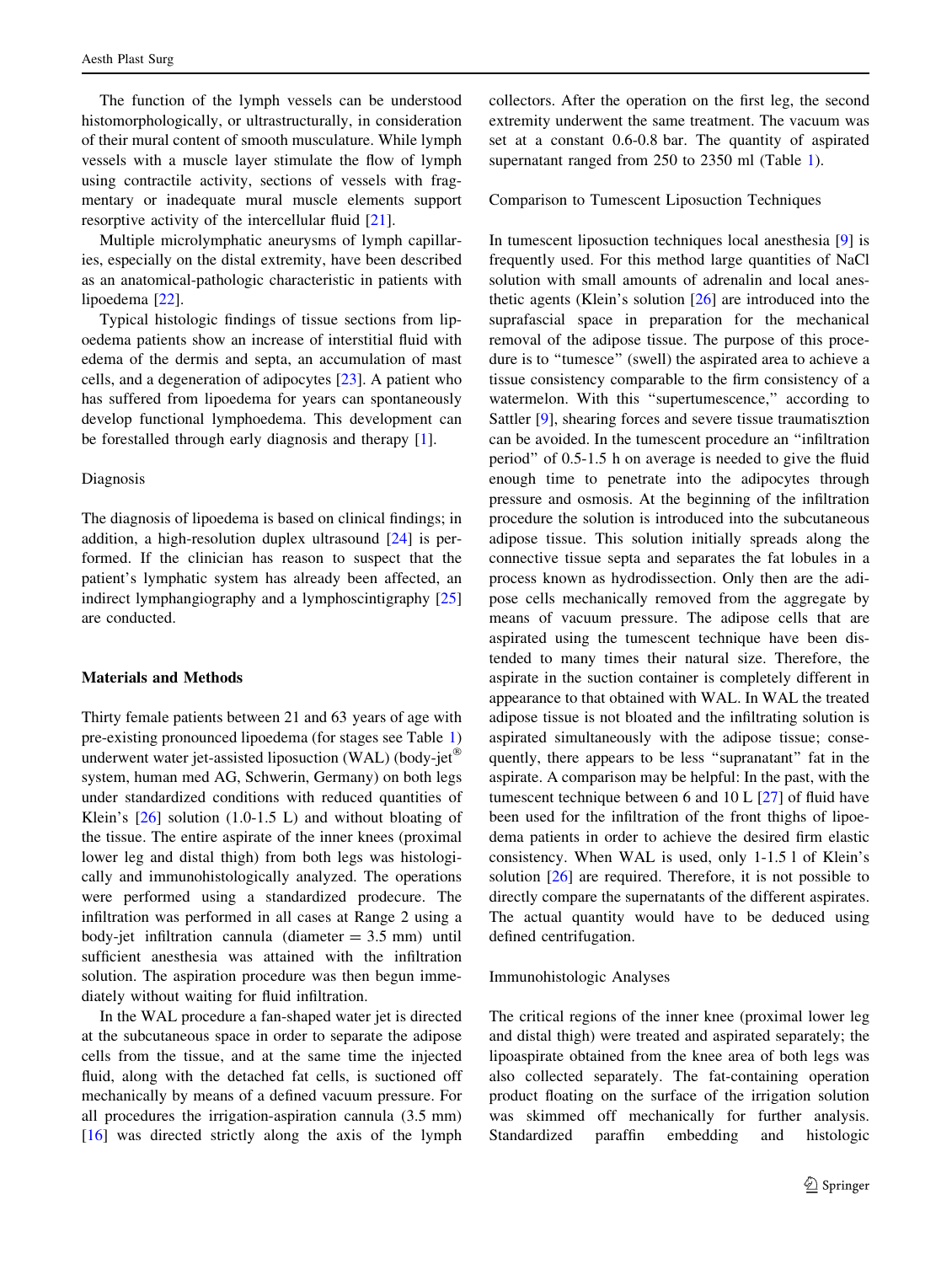| Patient No. | Age (years) | Size (cm) | Weight (kg) | Fat $(\% )$ | BMI    | Stage of<br>lipoedema | Waist-to-hip<br>ratio | Aspirate (ml)<br>(supranatant fat) |
|-------------|-------------|-----------|-------------|-------------|--------|-----------------------|-----------------------|------------------------------------|
| 27196       | 29          | 180       | 65.2        | 18.8        | 20     | III/1                 | 0.75                  | 250                                |
| 27219       | 40          | 165       | 79.4        | 33          | 25     | $\rm III/1$           | 0.78                  | 1400                               |
| 27211       | 36          | 157       | 65          | 29.8        | 26     | II/1                  | 0.62                  | 1350                               |
| 25346       | 40          | 166       | 66          | 35          | 24     | $\rm{II}/1$           | 0.78                  | 500                                |
| 27390       | 34          | 170       | 71.2        | 25.5        | 25     | III/1                 | 0.73                  | 600                                |
| 27215       | 25          | 166       | 73.4        | 25.3        | 26.5   | ${\rm II}/1$          | 0.72                  | 2000                               |
| 27319       | 38          | 162       | 87          | 36.2        | 33.5   | III/1                 | $0.8\,$               | 1250                               |
| 27409       | 36          | 158       | 57.2        | 24.5        | 22.5   | III/1                 | 0.66                  | 650                                |
| 27463       | 41          | 170       | 70          | 27.3        | 24     | III/1                 | 0.71                  | 200                                |
| 27250       | 36          | 164       | 70.4        | 29.7        | 26     | $\rm{II}/1$           | 0.68                  | 1000                               |
| 19679       | 28          | 164       | 71.6        | 30.9        | 26.5   | $\rm III/1$           | 0.73                  | 1600                               |
| 21279       | 34          | 172       | 79          | 33          | 26.5   | III/1                 | 0.72                  | 1150                               |
| 27545       | 23          | 172       | 62.8        | 19.2        | 21     | III/1                 | 0.6                   | 650                                |
| 26165       | 63          | 168       | 87.4        | 39.7        | 31     | III/2                 | 0.8                   | 650                                |
| 26500       | 38          | 162       | 84.4        | 38.4        | 32.5   | $\rm{II}/1$           | 0.62                  | 2350                               |
| 27319       | 38          | 162       | 87.2        | 37.3        | 33.5   | $\rm III/1$           | 0.79                  | 1100                               |
| 10865       | 36          | 165       | 70          | 30          | 25.5   | III/1                 | 0.69                  | 900                                |
| 26951       | 24          | 161       | 96.6        | 30.4        | 37.5   | III/1                 | 0.72                  | 750                                |
| 27627       | 37          | 162       | 84.4        | 32.2        | 32     | III/2                 | 0.7                   | 2650                               |
| 27863       | 21          | 174       | 55.9        | 17.7        | 18     | $\rm III/1$           | 0.78                  | 950                                |
| 27928       | 38          | 174       | 75.4        | 28.7        | $25\,$ | $\rm III/1$           | 0.63                  | 1500                               |
| 27925       | 21          | 164       | 80.2        | 35.6        | 30     | III/1                 | 0.68                  | 1550                               |
| 27810       | 23          | 170       | 73          | 25.4        | $25\,$ | III/1                 | 0.68                  | 800                                |
| 27903       | 24          | 174       | 82.6        | 30.5        | 27     | $\rm III/1$           | 0.68                  | 1300                               |
| 27187       | 42          | 170       | 72.2        | 32.9        | 25     | $\rm III/1$           | 0.68                  | 1100                               |
| 10865       | 36          | 165       | 69.2        | 29          | $25\,$ | III/1                 | 0.68                  | 800                                |
| 27010       | 40          | 163       | 98.2        | 39.5        | 37.5   | III/1                 | 0.85                  | 1400                               |
| 28054       | 22          | 175       | 87.8        | 34.1        | 29     | $\rm III/1$           | 0.68                  | 1100                               |
| 27600       | 33          | 168       | 63          | 21          | $22\,$ | III/1                 | 0.69                  | 550                                |
| 28251       | 39          | 161       | 66.8        | 29.9        | 25.7   | $\rm III/1$           | 0.63                  | 1400                               |

<span id="page-3-0"></span>Table 1 Patient data, volume of aspirated fat, and procedure parameters

preparation were performed in the laboratory following formalin fixation and centrifugation. The immunohistochemical markers CD31 (vascular endothelium) (DAKO) and D2-40 (selective marker for lymphatic endothelium) (Zytomed, Berlin) were used with the detection system K5005 DAKO alkaline phosphatase red rabbit/mouse (DAKO Cytomation, Hamburg) and chromogen Fast Red. Heat-induced antigen demasking was performed at pH 9.0.

For each specimen, analysis was performed on three step sections stained with conventional hematoxylin & eosin (H&E) as well as one immunohistochemically prepared slide for each. The area of the section examined per slide was  $3.0 \times 2.0$  cm. The analysis was performed independently by two experienced histopathologic examiners. Skin tissue sections exhibiting clear results for both markers were used as positive controls (Figs. [2–4\)](#page-4-0).

## Results

The adipose tissue present in variously sized fragments in the aspirate consisted primarily of intact single cells and smaller aggregates of adipocytes which morphologically survived the operative removal from the connective tissue aggregate. Moderate quantities of blood capillaries were consistently detected in each field of study through the expression of CD31. Positive staining with D2-40 antibodies was detected for only two patients, with very few lymphatic lumina (maximum of 1/visual field).

Blood vessels (arterioles, venules, capillaries), with their endothelial lining, show up as oval or ring structures with anti-CD31 antibodies (Fig. [2\)](#page-4-0). When stained with the D2- 40 antibody, lymph vessels show up in the tissue section as an unrounded contour or as collapsed endothelial tissue (Fig. [3\)](#page-4-0). In the level of the subcutaneous adipose tissue,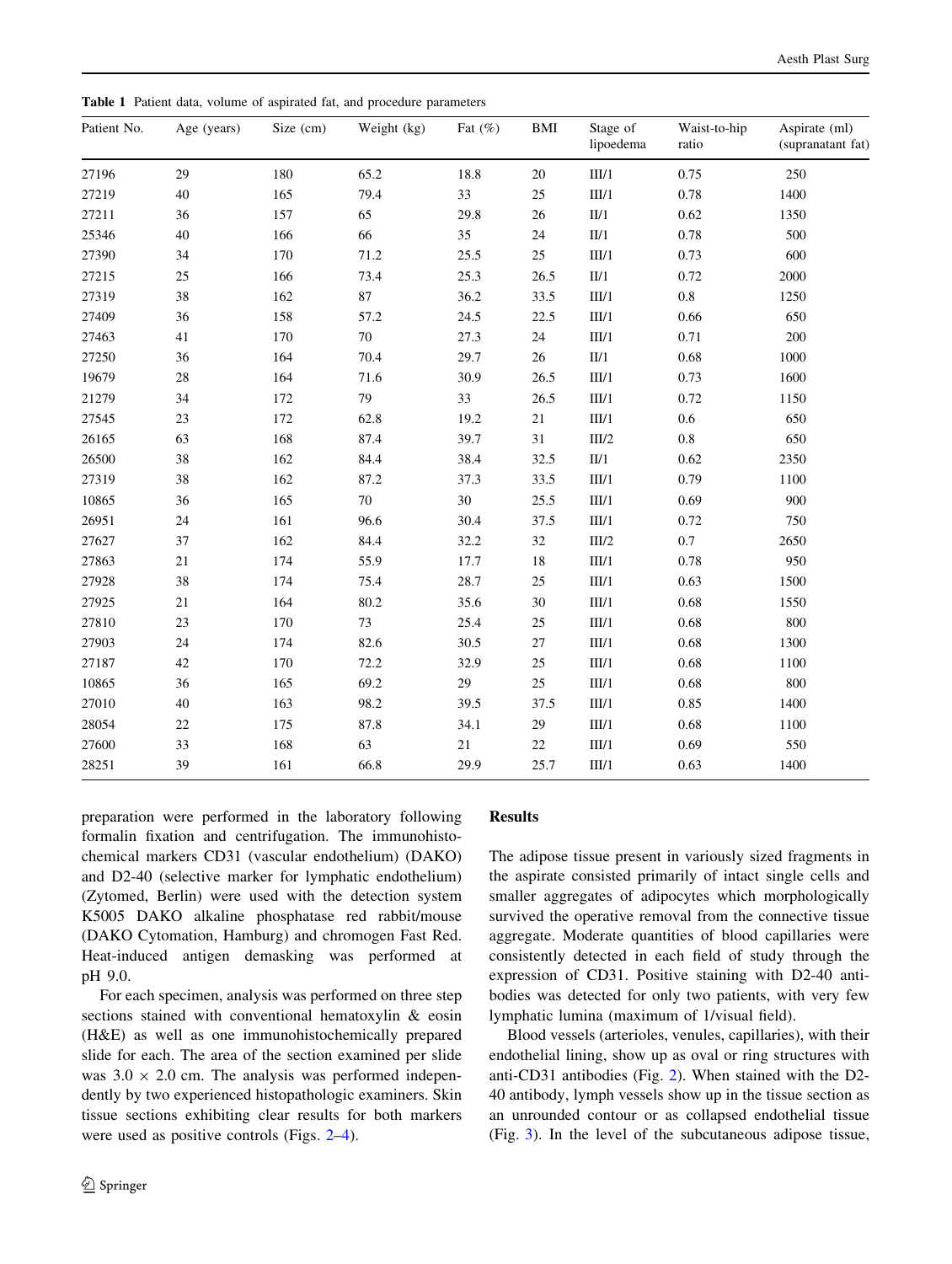<span id="page-4-0"></span>

Fig. 2 Controls; CD31 antibody



Fig. 3 Controls; D2-40 antibody



Fig. 4 Controls; lipocyte complexes

blood vessel and lymph vessel tracts pass through the collagen-fibrous septal connective tissue.

The findings for the individual cases, including biographical data and information on disease stage, are presented in Table [2.](#page-5-0) The evaluated parameters were the histologic overview of the adipoaspirate with regard to the preservation of lipocyte morphology (no evidence of cell membrane rupture) and the immunohistologically imaged density of truncated blood capillaries and lymph vessels in the tissue preparations. The results were classified semiquantitatively as  $0 =$  not detected,  $((+) ) =$  detected in very low levels,  $(+)$  = detected in low levels,  $+$  = detected, and  $++$  = detected in high levels.

Slides for evaluation were prepared for all patients. The lipocytes were contained in larger connected complexes (Figs. 4 and [5](#page-6-0)) or in dispersion to smaller aggregates and single cells (Fig. [6\)](#page-6-0), some accompanied by strands of collagen-fibrous connective tissue (Fig. [5](#page-6-0)). Dispersion to single cells was generally correlated with a greater degree of single-cell damage in the form of membrane rupture (Figs. [6](#page-6-0) and [7](#page-6-0)). Focal bleeding was found in one case (Fig. [8\)](#page-6-0).

## Lipocytes Predominantly Intact

In 28 of the 30 investigated lipoaspirates (patients), the lipocytes were found to be predominantly  $($   $> 70\%)$  intact. Two of the 30 investigated adipoaspirates contained, for the most part, separately dissociated adipose cells with distinct signs of destruction and collapse of the cell membrane (Figs. [6](#page-6-0) and [7](#page-6-0)). Immunohistologically, all specimens were shown to contain blood vessels in the images with anti-CD31 antibody (Figs. [7,](#page-6-0) [9](#page-6-0)[–11](#page-7-0)). These vessels primarily had the smallest capillary caliber with an average diameter of 0.05-0.1 mm (Figs. [10](#page-6-0) and [11](#page-7-0)). Pieces of venules were found in isolated cases. The number or density of the blood vessel structures ranged from 3 to 20 per microscopic field of vision at medium magnification.

In contrast with the CD31-immunostained vascular images, negative staining results were obtained for the lymphatic endothelial cell marker D2-40 (Figs. [12](#page-7-0) and [13](#page-7-0)). In the sections stained with D2-40, antibody lymph vessels with collapsed walls were found in only two cases: in case 6 focally (Fig. [14\)](#page-7-0) and in case 23, detectable in very low levels (Fig. [15](#page-7-0)). No intact lymph vessels were detected.

#### Discussion

The lipoaspirate obtained through liposuction consists of a mixture of subcutaneous tissue components. In the context of tumescent local anesthesia, after initial suprafascial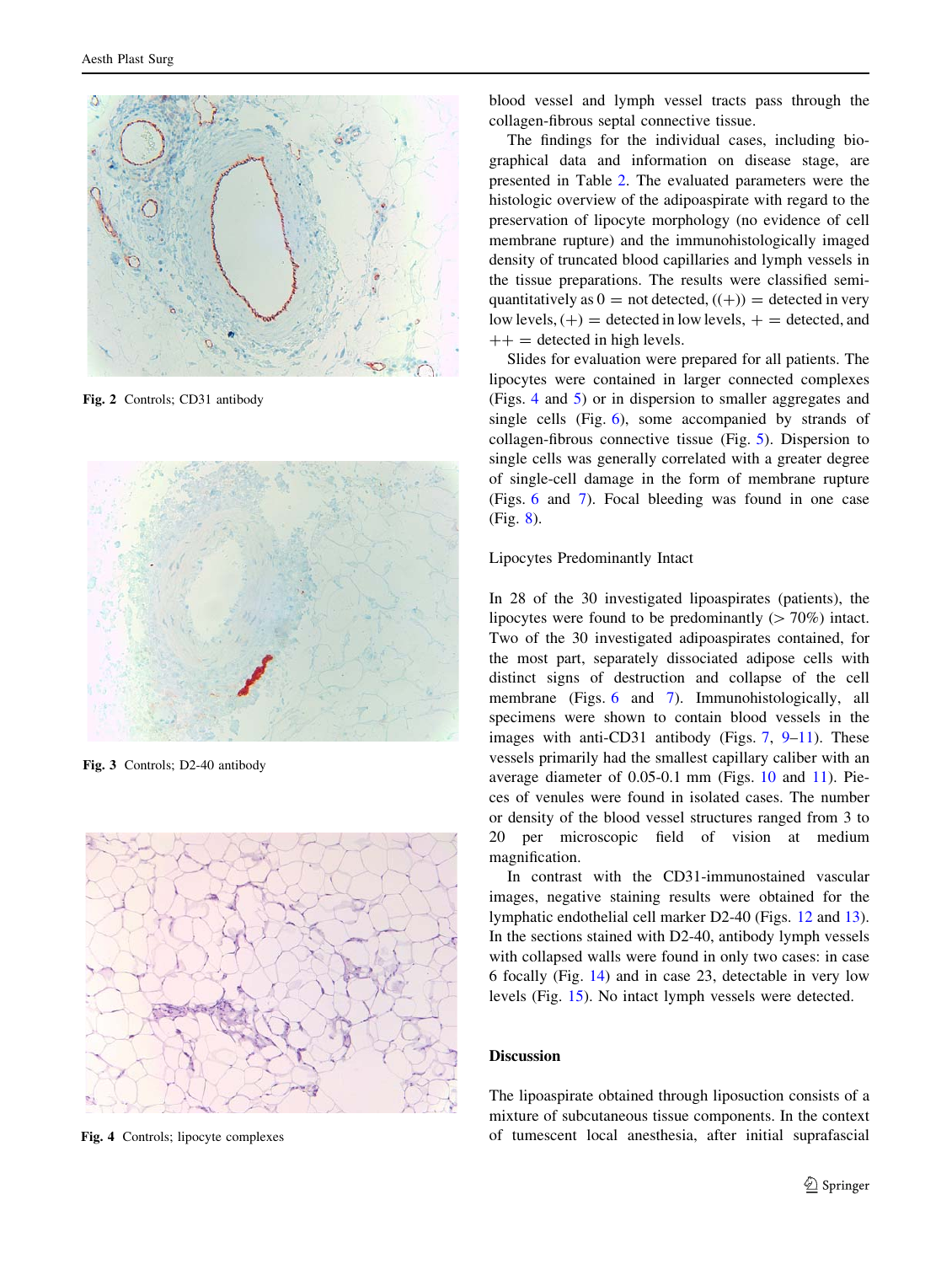| No.    | Patient | Age     | Clinical stage of | Histology: lipocyte | Immunohistology                      |                                       |  |
|--------|---------|---------|-------------------|---------------------|--------------------------------------|---------------------------------------|--|
|        | No.     | (years) | lipoedema         | fragments           | Blood vessel<br>$endothelium = CD31$ | Lymph vessel<br>endothelium = $D2-40$ |  |
| 01     | 27235   | 40      | $\rm III/1$       |                     | $\! + \!$                            | $\boldsymbol{0}$                      |  |
| 02     | 27390   | 34      | $\rm III/1$       | $\! +$              | $\! + \!$                            | $\boldsymbol{0}$                      |  |
| 03     | 27215   | 25      | $\rm{II}/1$       | $\ddot{}$           | $^{+}$                               | $\boldsymbol{0}$                      |  |
| 04     | 27319   | 38      | $\rm III/1$       | $(+)$               | $+$                                  | $\boldsymbol{0}$                      |  |
| 05     | 27409   | 36      | III/1             | $\! +$              | $\boldsymbol{+}$                     | $\boldsymbol{0}$                      |  |
| 06     | 27463   | 41      | III/1             | $++$                | $++$                                 | $(+)$                                 |  |
| $07\,$ | 27250   | 36      | $\rm{II}/1$       | $\boldsymbol{+}$    | $\boldsymbol{+}$                     | $\boldsymbol{0}$                      |  |
| 08     | 19679   | 28      | $\rm III/1$       | $\! +$              | $\boldsymbol{+}$                     | $\boldsymbol{0}$                      |  |
| 09     | 21279   | 34      | III/1             | $(+)$               | $(+)$                                | $\boldsymbol{0}$                      |  |
| 10     | 27545   | 23      | III/1             | $^{+}$              | $^{+}$                               | $\boldsymbol{0}$                      |  |
| 11     | 26165   | 63      | III/2             | $(+)$               | $+$                                  | $\boldsymbol{0}$                      |  |
| 12     | 26500   | 38      | II/1              | $+$                 | $^{+}$                               | $\overline{0}$                        |  |
| 13     | 27319   | 38      | $\rm III/1$       | $\! +$              | $(+)$                                | $\boldsymbol{0}$                      |  |
| 14     | 10865   | 36      | $\rm III/1$       | $\boldsymbol{++}$   | $\! + \!$                            | $\boldsymbol{0}$                      |  |
| 15     | 26951   | 24      | III/1             | $\! + \!$           | $\! + \!$                            | $\boldsymbol{0}$                      |  |
| 16     | 27627   | 37      | III/2             | $(+)$               | $^{+}$                               | $\boldsymbol{0}$                      |  |
| 17     | 27863   | 21      | III/1             | $^{+}$              | $+$                                  | $\boldsymbol{0}$                      |  |
| 18     | 27928   | 38      | III/1             | $(+)$               | $^{+}$                               | $\boldsymbol{0}$                      |  |
| 19     | 27925   | 21      | $\rm III/1$       | $\! +$              | $+$                                  | $\boldsymbol{0}$                      |  |
| $20\,$ | 27810   | 23      | $\rm III/1$       | $\! +$              | $^{+}$                               | $\boldsymbol{0}$                      |  |
| 21     | 27903   | 24      | $\rm III/1$       | $\! +$              | $^{+}$                               | $\boldsymbol{0}$                      |  |
| 22     | 27187   | 42      | III/1             | $++$                | $^{+}$                               | $\boldsymbol{0}$                      |  |
| 23     | 10865   | 36      | III/1             | $^{+}$              | $^{+}$                               | $((+)$                                |  |
| 24     | 27010   | 40      | III/1             | $+$                 | $^{+}$                               | $\boldsymbol{0}$                      |  |
| 25     | 28054   | 22      | III/1             | $(+)$               | $^{+}$                               | $\overline{0}$                        |  |
| 26     | 27600   | 33      | $\rm III/1$       | $\! + \!$           | $\! + \!$                            | $\boldsymbol{0}$                      |  |
| 27     | 28251   | 39      | $\rm III/1$       | $\ddot{}$           | $\! + \!$                            | $\boldsymbol{0}$                      |  |
| $28\,$ | 27296   | 32      | $\rm III$         | $(+)$               | $(+)$                                | $\boldsymbol{0}$                      |  |
| 29     | 28137   | 36      | $II/1-2$          | $\! +$              | $+$                                  | $\mathbf{0}$                          |  |
| 30     | 27491   | 28      | $\rm III/1$       | $(+)$               | $+$                                  | $\boldsymbol{0}$                      |  |

<span id="page-5-0"></span>Table 2 Lipoedema: semiquantitative analysis

 $0 =$  not detected;  $((+)) =$  detected in very low levels;  $(+) =$  detected in low levels;  $+ =$  detected;  $++ =$  detected in high levels

hydrodissection, a perilobular infiltration of the adipose tissue lobules is performed, followed by the desired intralobular infiltration. The three-dimensional expansion of the subcutaneous space allows the aspiration of adipose tissues with reduced shearing force, therefore minimizing injury to blood and lymph vessels [\[10](#page-8-0), [12\]](#page-9-0). In vibrationassisted liposuction, the isolation of adipose cells from the tissue aggregate occurs as a result of the differences in the moments of inertia of the adipose and connective tissues. With the water jet-assisted liposuction method (WAL), adipose cells are mobilized in a comparable manner without causing injury to the vessels. Preservation of the collagen-fibrous septal connective tissue framework creates optimal conditions for postoperative recovery with fibrous tissue retraction  $[10]$  $[10]$ . The connective tissue framework also provides channels for both the blood and lymph capillaries. Previous histologic analyses of lipoaspirates were performed primarily to investigate adipose cell integrity [\[28\]](#page-9-0).

Vessel parts show up as fragments in lipoaspirates, which complicates the task of identifying them reliably using histomorphologic methods. Lymph capillaries have much thinner walls than blood capillaries and are more difficult to identify in tissue sections. Therefore, the special problems presented by the identification of the fragile lymph vessel parts in lipoaspirates and their differentiation from blood capillaries could be anticipated. This challenge can be overcome with immunohistochemical techniques that allow an extremely specific (color) marking of special tissue components.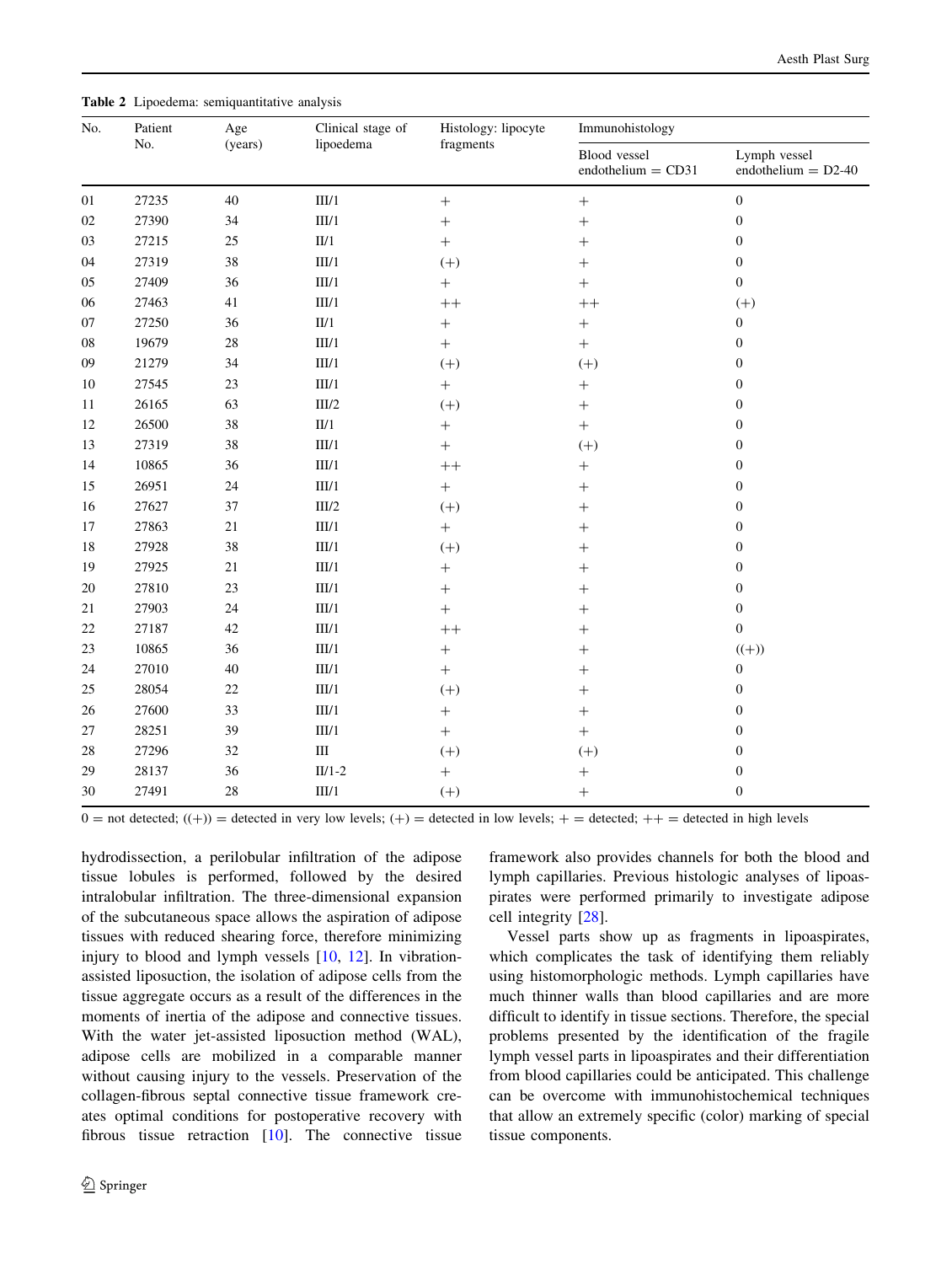<span id="page-6-0"></span>

Fig. 5 Lipocyte complexes with strands of collagen-fibrous connective tissue



Fig. 8 Focal bleeding in one case



Fig. 6 Lipocytes, dispersion to smaller aggregates and single cells



Fig. 9 Blood vessels with anti-CD31 antibody



Fig. 7 Blood vessels with anti-CD31 antibody



Fig. 10 Blood vessels with anti-CD31 antibody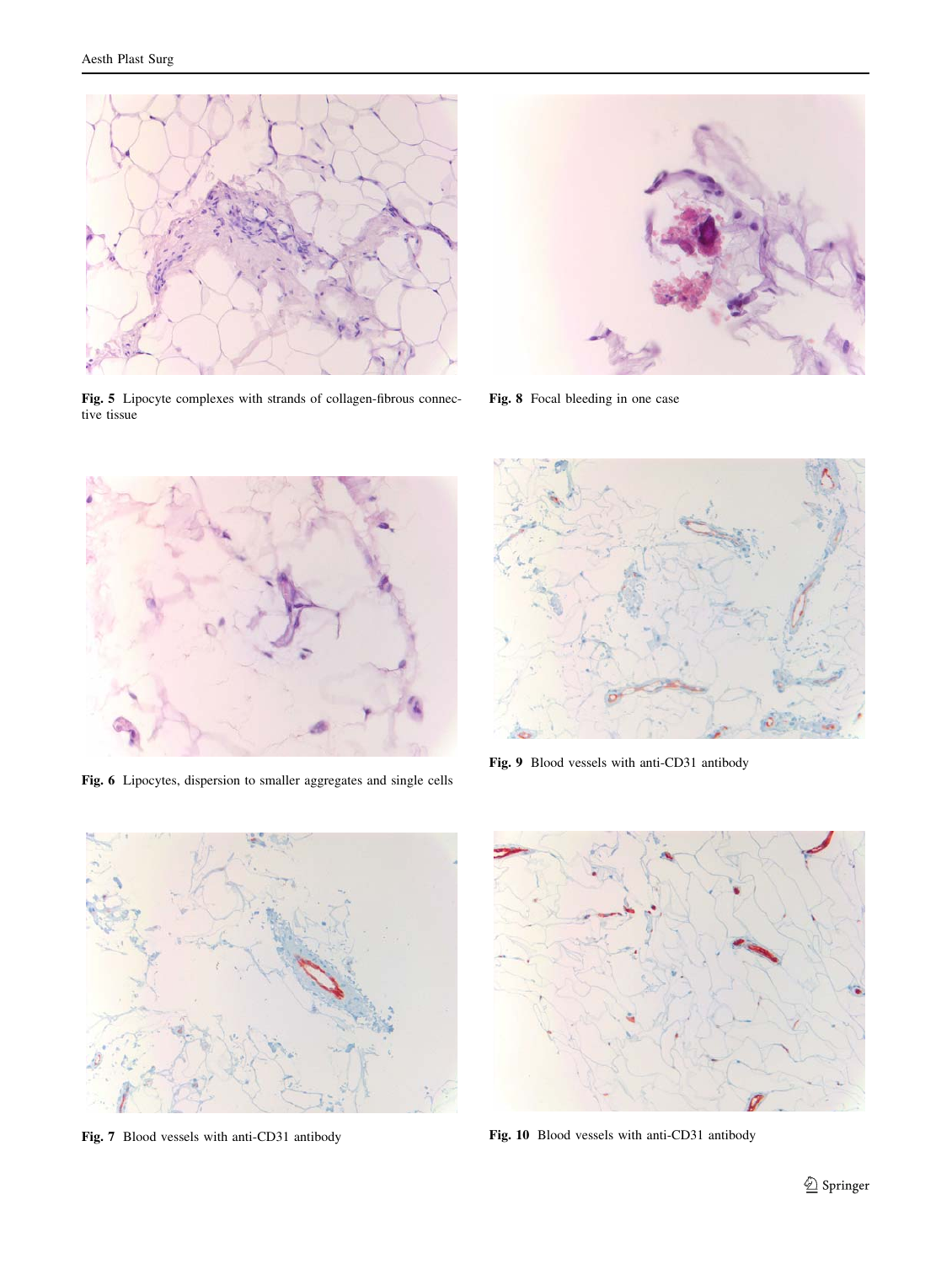<span id="page-7-0"></span>

Fig. 11 Blood vessels with anti-CD31 antibody



Fig. 12 Negative staining results for the lymphatic endothelial cell marker D<sub>2-40</sub>



Fig. 13 Negative staining results for the lymphatic endothelial cell marker D2-40



Fig. 14 Lymph vessels with collapsed walls (case 6 focally)



Fig. 15 Lymph vessels with collapsed walls (case 23, detectable in very low levels)

Antibodies to smooth muscle actin, among others, can be used as immunohistologic markers for blood vessels. CD31, on the other hand, is a marker for blood vessel endothelium which does not stain the endothelial lining of lymph capillaries.

The selective representation of lymph vessels has only recently become possible with the introduction of new markers such as the monoclonal antibody D2-40 [[29\]](#page-9-0). Since then, additional, in part closely related antigens have been described as characteristic for lymph vessels and the corresponding antibodies (e.g., anti-podoplanin) introduced for histopathologic diagnostics. The use of the selective lymph vessel marker D2-40 makes it possible to assess whether and to what extent lymph vessels, in complete or fragmented form, are present in the adipoaspirates of patients with lipoedema. A parallel staining with the anti-CD31 antibody, on the other hand, identifies blood-carrying vessels. This method of immunohistologic investigation has already been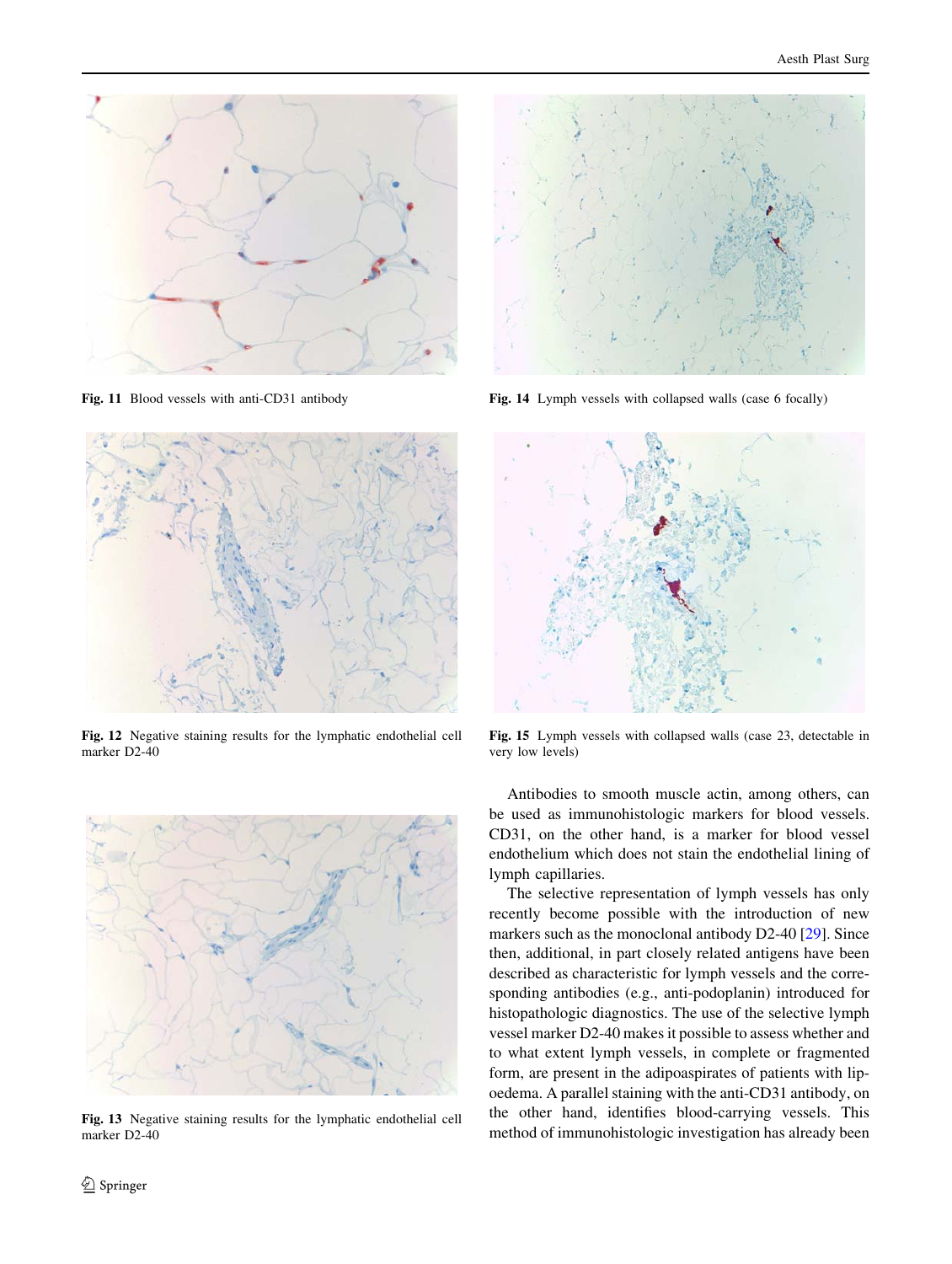<span id="page-8-0"></span>demonstrated using histologic preparations from five female patients who had been treated with anatomically appropriate vibration liposuction applied along the longitudinal axis of the extremity under tumescent local anesthesia [\[15](#page-9-0)]. According to these results, lymph vessels are practically undetectable in adipoaspirates, while blood capillaries are always present. From these findings it can be concluded that the operative trauma from liposuction causes no relevant damage through the destruction or mobilization of lymph capillaries. This evidence is crucial for the further methodology, practice, and development of liposuction because lymph vessels represent an especially vulnerable and exposed structure in the typical operation site of lipoedema patients.

## Summary

Our research has confirmed on a larger number of patients that to a large extent damage to the lymph vessels can be avoided with the use of water jet-assisted liposuction and that this treatment method can produce results that are methodologically equivalent to the tumescence method  $[15]$  $[15]$ . The adipose tissue present in variously sized fragments consisted primarily of intact, single cells and smaller aggregates of adipocytes which, for the most part, had morphologically survived the mechanical operative stress. Blood capillaries were consistently detected in moderate quantities per visual field by means of CD31 expression. These vessels were equivalent to blood capillaries in routine staining with hematoxylin & eosin, in part with luminal erythrocytes. Lymph vessels stained with D2-40 were found in only 2 of the 30 cases in our study, and in very small amounts (Table [2\)](#page-5-0). In summary, limited histomorphologic traces of the traumatization of adipose cells and blood capillaries were found in the histologic slides with almost no histologic correlate for lymph vessel injury.

The results suggest that WAL, when applied using anatomically appropriate techniques (working strictly along the longitudinal axis of the extremity), represents a method of treatment without substantially traumatizing the lymphatic vascular system. In comparison with the tumescence method, there are no side effects associated with the water jet method.

## Conclusion

The atraumatic, anatomically appropriate procedure of water jet-assisted liposuction (WAL; body-jet®) available today represents a promising treatment for lipoedema patients who generally suffer from severe subjective and objective impairment. Liposuction treatment can bring long-term improvement if the operative technique focuses on lymph vessel preservation. Immunohistologic analyses show minimal evidence of lymph vessel structures in lipoaspirates. The histologic analysis of the aspirates documents a relatively specific removal (''apheresis'') of primarily intact lipocytes with low vascular amount. The analysis of liposuction aspirates from 60 lower extremities obtained from the inner knee area, which represents an especially high-risk region for this type of operation, showed that only minimal or no injury was done to the lymph vessels, if the liposuction procedure was performed strictly parallel to the axis of the lymph collectors.

The immunohistochemical evaluation also confirmed the assumption that a state of tumescence is not required for the WAL procedure thus preserving the structural integrity of lymph vessels. It was also proven that when the WAL technique is used, the preinfiltration period for the tumescent fluid did not have to be observed.

A paradigm shift has thus occurred with the introduction of water jet-assisted liposuction. For this method no tumescence (firm-elastic infiltration condition with high tissue pressure) is necessary. Likewise, no preinfiltration period for the homogenization of the adipose tissue is required. The aspiration procedure is started immediately after the anesthesia has taken effect.

#### References

- 1. AWMF-Leitlinien-Register, "Lipödem der Beine," (1999) Arbeitsgemeinschaft der Wissenschaftlichen Medizinischen Fachgesellschaften (Association of the Scientific Medical Societies in Germany)
- 2. Cornely ME (2002) Die Liposuction des Lipödems. J Lymphol 2:52-53
- 3. Schmeller W, Meier-Vollrath I (2005) Lipödem: Ein Update. LymphForsch 9:10–20
- 4. Wienert V (2001) Diagnose und Therapie des Lipödems. Dtsch Dermatol 9:614-617
- 5. Allen EU, Hines EA (1940) Lipedema of the legs: a syndrome characterised by fat legs and orthostatic edema. Proc Staff Mayo Clin 15:184–187
- 6. Wienert V, Földi E, Schmeller W, Rabe E (2005) Leitlinie: Lipödem der Beine. Phlebologie 34:42-44
- 7. Cornely ME (2006) Liposuction of lipoedema. In: Shiffman MA, DiGiuseppe A (eds) Liposuction–principles and practice. Springer Verlag, New York, pp 547–549
- 8. Sattler G, Hasche E, Rapprich S et al (1997) Neue operative Behandlungsmöglichkeiten bei benignen Fettgewebserkrankungen. Zeitschrift H + G 8:579-582
- 9. Sattler G, Sommer B, Bergfeld D, Sattler S (1999) Tumescent liposuction in Germany: history and new trends and techniques. Dermatol Surg 25:221–223
- 10. Sattler G, Sattler S (2003) Konzept der Wundheilung nach Liposuktion in Tumeszenztechnik. In: Sattler G, Sommer B, Hanke CW (eds) Lehrbuch der Liposuktion. Georg Thieme, Stuttgart, p 55
- 11. Raprich S, Loehnert M, Hagedorn M (2002) Therapy of lipoedema syndrome by liposuction under tumescent local anaesthesia. Ann Dermatol Venerol 129:711